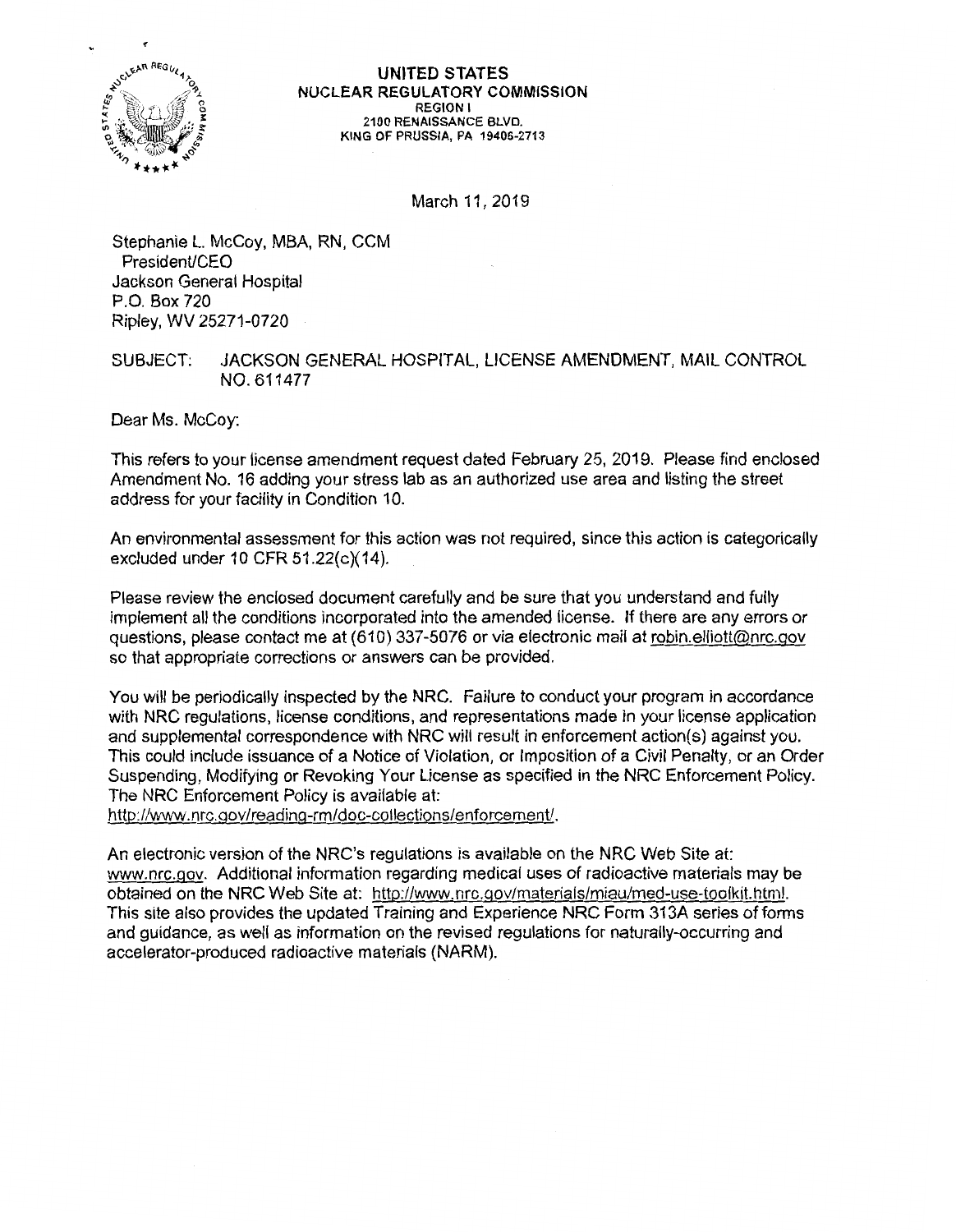The NRC's Safety Culture Policy Statement became effective in June 2011. While a policy statement and not a regulation, it sets forth the agency's expectations for individuals and organizations to establish and maintain a positive safety culture. You can access the policy statement and supporting material that may benefit your organization on NRC's safety culture Web Site at: http://www.nrc.gov/about-nrc/safety-culture.html. We strongly encourage you to review this material and adapt it to your particular needs in order to develop and maintain a positive safety culture as you engage in NRG-regulated activities.

In accordance with 10 CFR 2.390 of the NRC's "Rules of Practice," a copy of this letter and its enclosure will be available electronically for public inspection in the NRC Public Document Room or from the NRC's document system (ADAMS). ADAMS is accessible from the NRC Web Site at: http://www.nrc.gov/reading-rm/adams.html.

Thank you for your cooperation.

Sincerely,

Affin Elliott

Robin Elliott, Health Physicist Medical and Licensing Assistance Branch Division of Nuclear Materials Safety Region I

License No. 47-17058-01 Docket No. 030-12119 Mail Control No. 611477

Enclosure: Amendment No. 16

cc: Mark Younis, M.D. Radiation Safety Officer